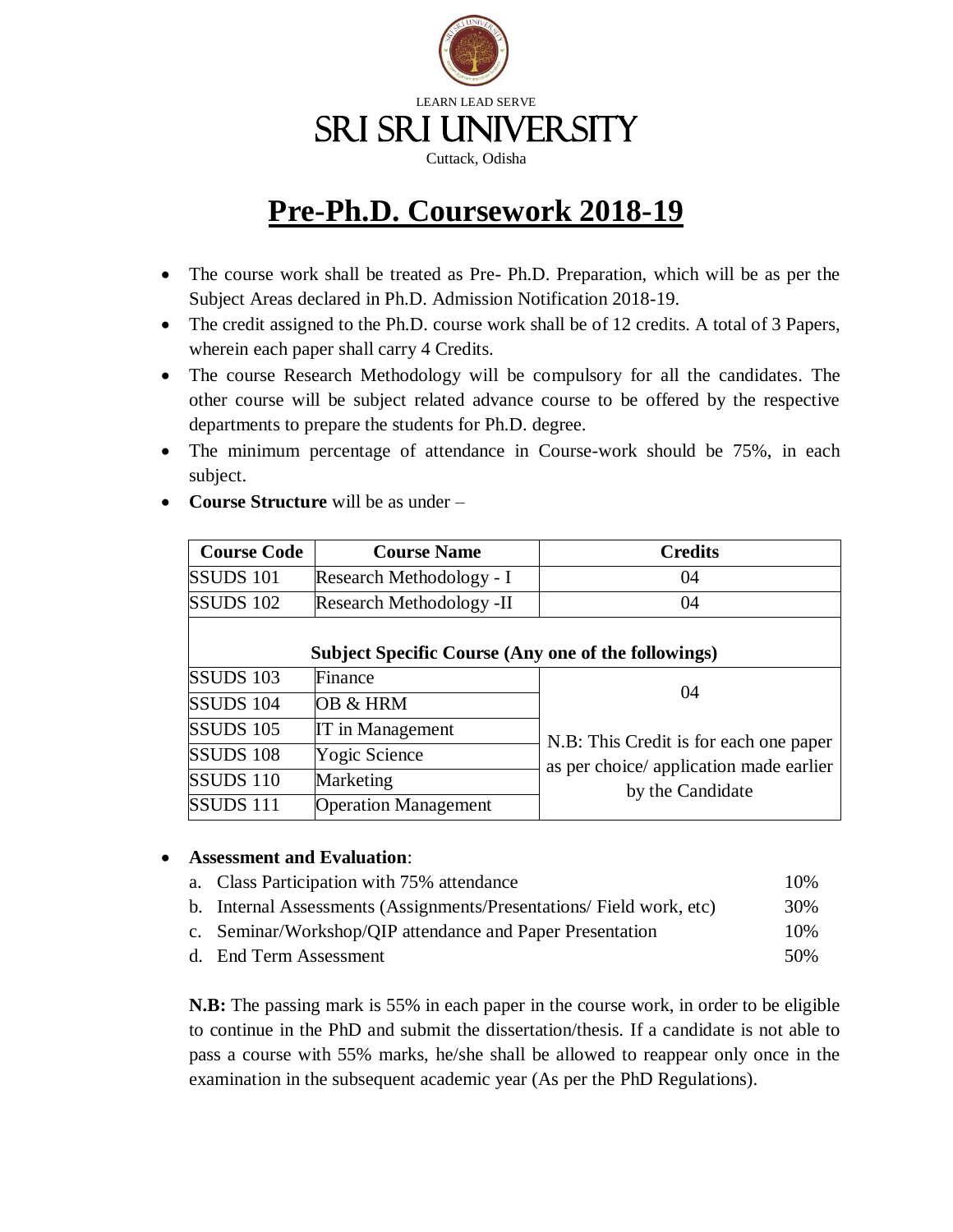

# **DETAILED SYLLABUS FOR PRE PHD COURSE WORK 2018-19**

# **Research Methodology – I (SSUDS 101)**

# **Course Objectives:**

The objectives of the curse are -

- To profound understanding of basics of research orientation, problems and techniques, the logic behind various research approaches and how various research methods will guide students to conduct the research.
- To understand the review of literature, processes of designing a research plan, conducting fieldwork and processes of data analysis by interpreting research data within the framework of selected methodologies and informed by selected theoretical perspectives.
- To help to understand the standard formats and the systematic way of writing Research Proposal, Synopsis and the Thesis and their presentation.

# **Course Contents:**

#### **Module –I:**

Meaning, nature and scope of research**,** characteristics and prerequisites of good research**,** Steps in research process, Origin of Research, Philosophy of Research, Rationale of the Research, Organization Structure of Research; Research Process, Ethics in Research.

#### **Module –II:**

Meaning and Purpose of Literature Review, Types and techniques of reviewing literatures, Review of Primary and Secondary Source of Literature and Information, Problem Formulation and Statement of Research Objectives. Exploratory, Descriptive, Experimental and Action Research Design; Deductive Vs Inductive methods; Stages of Research Designs.

#### **Module –III:**

Selecting a Sample design- Sampling distribution, Types of sampling, Choice of an appropriate sampling design, and Selection of sampling size.

Methods of Data Collection; Qualitative methods, Quantitative methods, Observational and Survey Methods; Questionnaire Design and Attitude Measurement Techniques; Motivational Research Techniques and Administration of Surveys.

#### **Module –IV:**

Field Work and Tabulation of Data - Data Editing, Coding and Tabulation, Analysis & Interpretation of Data Business; Use of SPSS and Other Statistical Software Packages. Research Applications, Report writing and Reference Style.

- 1. Kothari CR, 2009. Research Methodology-Methods and Techniques (Revised Edition), New Age International Publishers, Delhi.
- 2. Cooper and Schindler (2007), *Business Research Methods.* New Delhi: TMG.
- 3. Johnson and Clarke (2007), *Business and Management Research Methodology.* Sage Publication.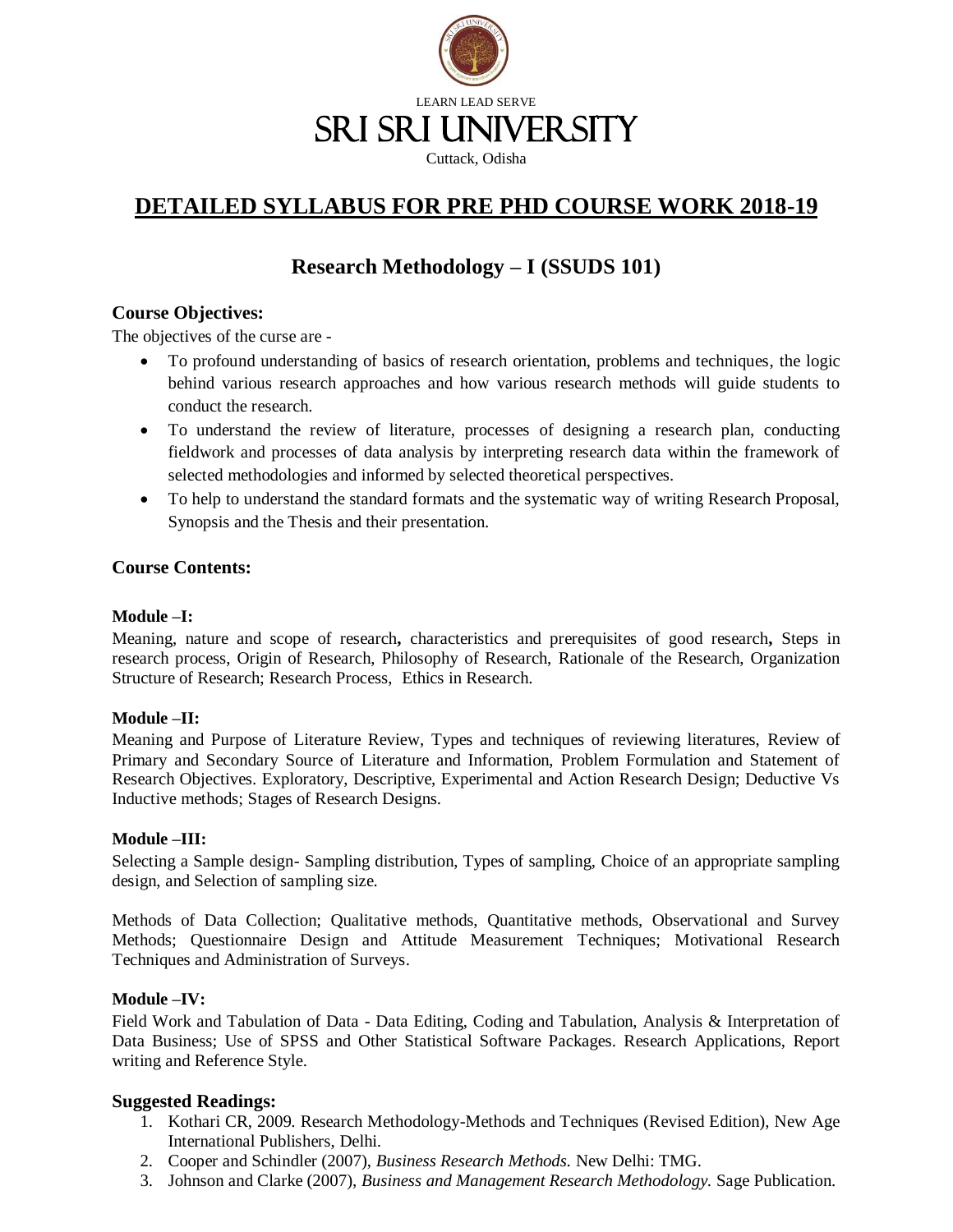

# **Research Methodology – II (SSUDS 102)**

# **Course Objectives:**

The objectives of the curse are -

- To profound understanding on selected methods, methodologies and issues relevant to Quantitative aspects of Research.
- To help scholars to understand the measurements, designs and analytical techniques including data mining and data warehousing relevance to Research.

# **Course Contents:**

#### **Module –I:**

Statistics in Research- two major divisions, Data Types and its measurements, Measures of Central Tendency and Descriptive Statistics, Measures of dispersion, Measures of Asymmetry (Skewness), Measures of Relationship. Sampling Frame and Census Study. Methods of Sampling**, S**ampling and Nonsampling Errors, Determination of Sample Size, Scaling and Measurement Techniques.

#### **Module –II:**

Hypothesis Formulation and Testing. Reliability and Validity of various Tools and Techniques, Univariate Analysis.

# **Module –III:**

#### **Bivariate Analysis -**

**Parametric Tests:** t-test for one and two sample means, Z test for one and two sample means, F test for two variances, Analysis of Variance (ANOVA).

**Non-Parametric Tests:** Chi-square test

**Multivariate Analysis:** Factor Analysis, Cluster Analysis, Discriminant Analysis; Use of Software Package-Microsoft Excel and SPSS in Research.

#### **Module –IV:**

Database Management System, Data Mining Algorithms and cleaning – Stage of the Data Mining Process, Data Mining Techniques and Data Transformation, Data Reduction, Association Rules. Data Warehousing – OLAP and its Operations, OLTP, Multidimensional data Model.

- 1. Kothari CR, 2009. Research Methodology-Methods and Techniques (Revised Edition), New Age International Publishers, Delhi.
- 2. Cooper and Schindler (2007), *Business Research Methods.* New Delhi: TMG.
- 3. Johnson and Clarke (2007), *Business and Management Research Methodology.* Sage Publication.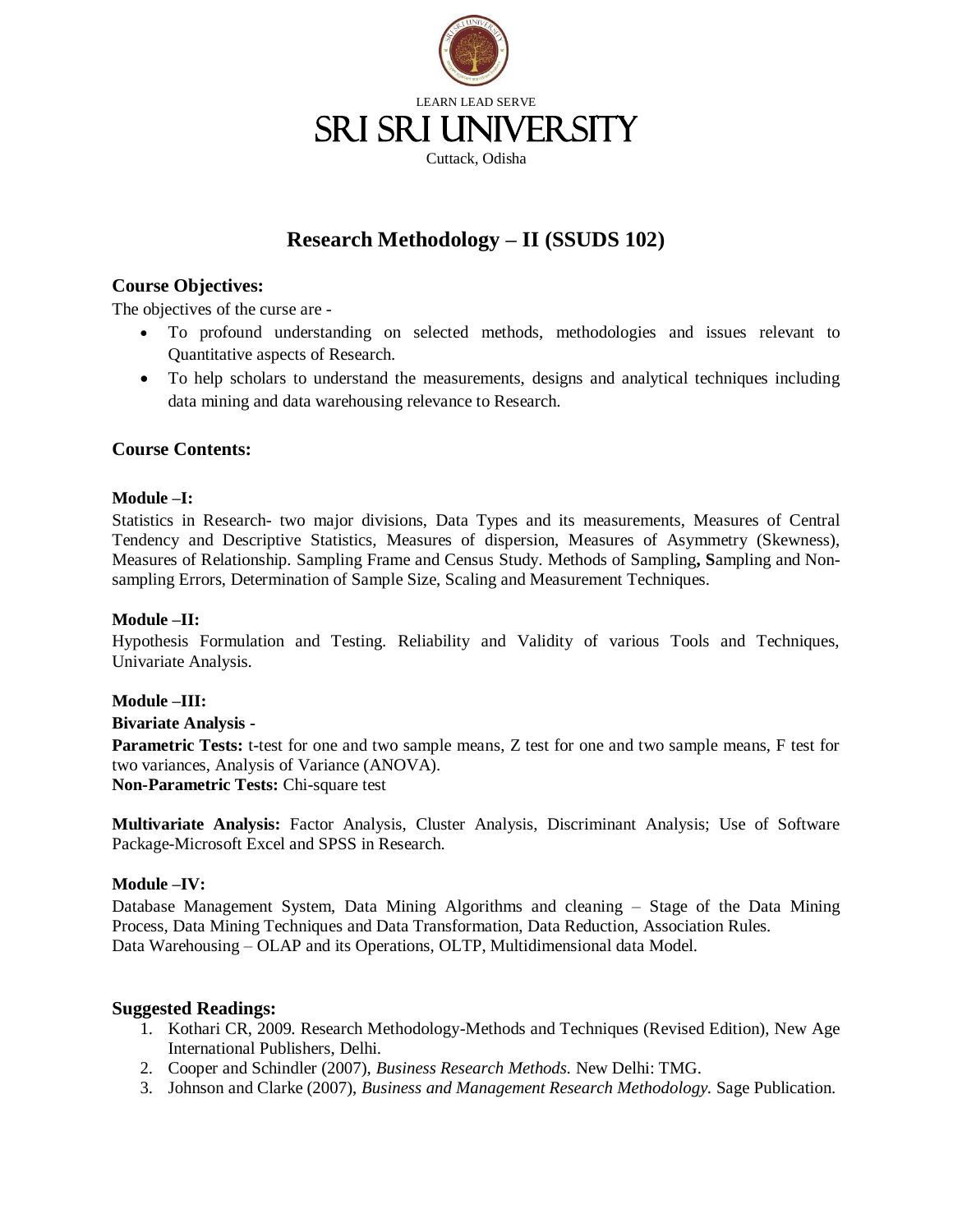

# **Finance (SSUDS 103)**

# **Course Objectives:**

The objectives of the curse are -

- To make an understanding of various aspects of Financial Management.
- To understand the Research in the area of Finance.

# **Course Contents:**

# **Module –I:**

Concept and Scope of Strategic Financial Management; Goals and Objectives of Corporate Organizations; Financial objectives of both profit and non-profit organizations, maximizing shareholders wealth, value for money, providing a surplus, etc.; Principles of Corporate Governance: Relationship between the company, management and other stakeholders; Effect of corporate governance on the value of the business via share price; Ethical Issues in Corporate Financial Strategy. Review of literatures and Research Scope in the area of Finance.

# **Module –II:**

Investment Decision –Capital Budgeting, Financing Decision –Capital Structure, Cost of Capital and Leverage; Liquidity Decision, Dividend Decision.

Corporate Re-Structuring, Mergers and Acquisitions: Need and purpose of restructuring; Types of restructuring, takeovers, leveraged buy-outs, distress restructuring; Valuation of business units; Estimating the economic gains and costs of mergers; Basic forms of acquisitions; Motives for mergers and acquisitions; Mechanics and tactics of a merger; Evaluating financial performance of merged companies including reasons for their successes and failures; Impact of government regulations on mergers and acquisitions; Quantitative factors in mergers and acquisitions.

# **Module –III:**

Mathematics of Finance for portfolio construction; Diversification of unsystematic risk and portfolio construction; Optional portfolio selection through Markowitz model, Sharpe model and Lagronge multiplier techniques, Active portfolio management under CPP and CBP; Performance Evaluation of Portfolio. Risk and Return, Asset Pricing Models.

# **Module –IV:**

Financial Derivatives – Introduction, Forward Contract, Features Contracts, Option Contracts, Swaps-Valuation of swaps, swap mechanism and cost of capital reduction through swaps.

International Financial system – An overview, Exchange Rate Determination, International parity theorems and fisher effect, Management of Foreign Exchange Exposure through forwards, money market instruments and options.

- 1. Pandey, I. M., *Financial Management*. New Delhi: Vikas Publishing House, Fourth Edition.
- 2. Khan, M.Y and Jain, P.K. (2005), *Financial Management.* New Delhi: Tata McGraw Hill.
- 3. Chandra, Prasanna, *Financial Management*, New Delhi: Tata McGraw Hill.
- 4. Brealey, Myers, Allen & Mohanty, Principles of Corporate Finance, McGraw Hill,  $10^{th}$ ed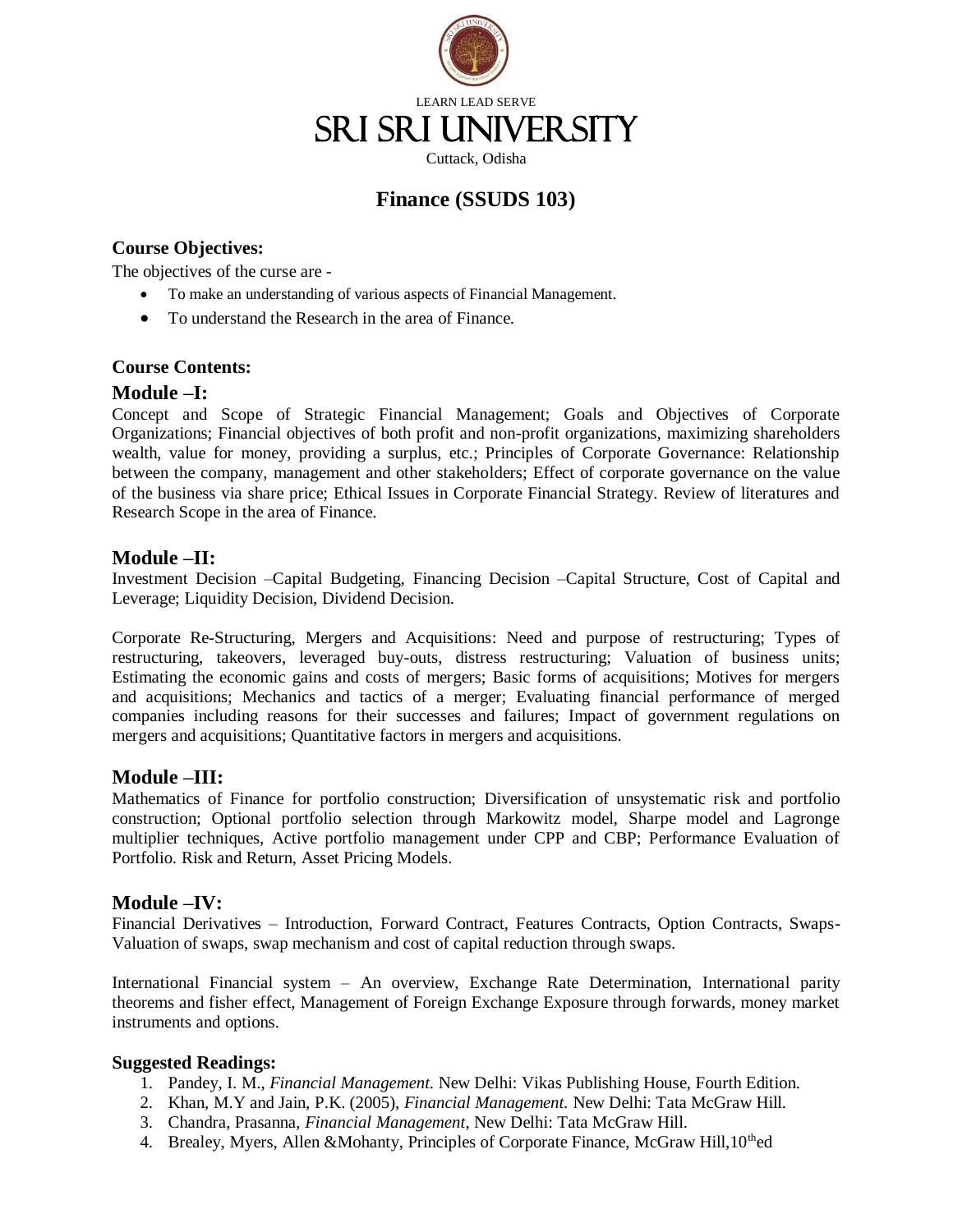

# **OB & HRM (SSUDS 104)**

#### **Course Objectives:**

- To predict the behavior of people and managing people at workplace through motivation, leadership, culture, development and stress management.
- To facilitate the effective ways of dealing with people and their related behaviour, problems and discipline, grievance, labor relations, and compensation administration.

#### **Course Contents:**

#### **Module –I:**

Conceptual framework of Organization Behaviour; Individual dimensions of Organization Behaviour: Personality, Perception, Learning, Attitude and Values, Emotional Intelligence and Motivation;

Group dimensions of Organization Behaviour: Interpersonal Behaviour, Group Dynamics, Work Team, Power and Politics, Leadership, Communication, and Conflict management; Cultural Dimensions of Organization Behaviour: Work Design and Work Stress, organization Culture, Organization Effectiveness and Change; Organization Development.

#### **Module –II:**

Concepts and functions**,** HR Planning, Job Analysis and Design**,** Job descriptions and Job specifications**,**  Role of HR manager, HR Information System**,** Cultural Diversity, Cross-Cultural Dynamics; Role of Social Networking Sites in HRM; Induction Program; Criteria for Employees Retention. The Strategic Aspects of HR Research. Developing HR Research skills through case analysis.

# **Module –III:**

HRM Functions: Recruitment, Selection, Induction and Placement**,** Training and Development, Employee Discipline, Suspension, Dismissal and Retrenchment; Talent Management; Reasons for Employees Attrition; Criteria for Employees Retention; Compensation and Appraisal**:** Compensation and Rewards, Monetary and Non-monetary benefits**,** Social Security, Performance Appraisal and Performance Review;

Industrial Relations and Labour Laws - Trends, Issues and Requirement in present Scenario; Contemporary Global Trends and Challenges in HRM.

# **Module –IV:**

Ethical Issues in HR Research, HR Research tools and techniques, Model Building in HR Research, Cause and effect models in HRP, HRP at Micro and Macro level, Manpower Planning Model, Motivational Research in Organization, Training Evaluation Models, Training Need Analysis, Research on Training Methods Selection, The HR Scorecard Approach, Competency-mapping and Performance Mapping, Organization Culture – Application of Organization Culture in the workplace, Hofstede's Cultural Orientation Model, Organizational Developments and related Research areas. Employee Productivity Analysis. Research on Talent Management.

- 1. Robbins, Stephen P., *Organizational Behaviour*. New Delhi: PHI.
- 2. Dessler, Gary (2008), *Human Resource Management.* New Delhi: PHI.
- 3. Aswathappa, K., HRM & Personnel Management –, TMH
- 4. C.B.Mamoria, Personnel Management, Himalaya
- 5. C.B.Mamoria, Industrial Relations, Himalaya
- 6. Robbins, Human Resource Management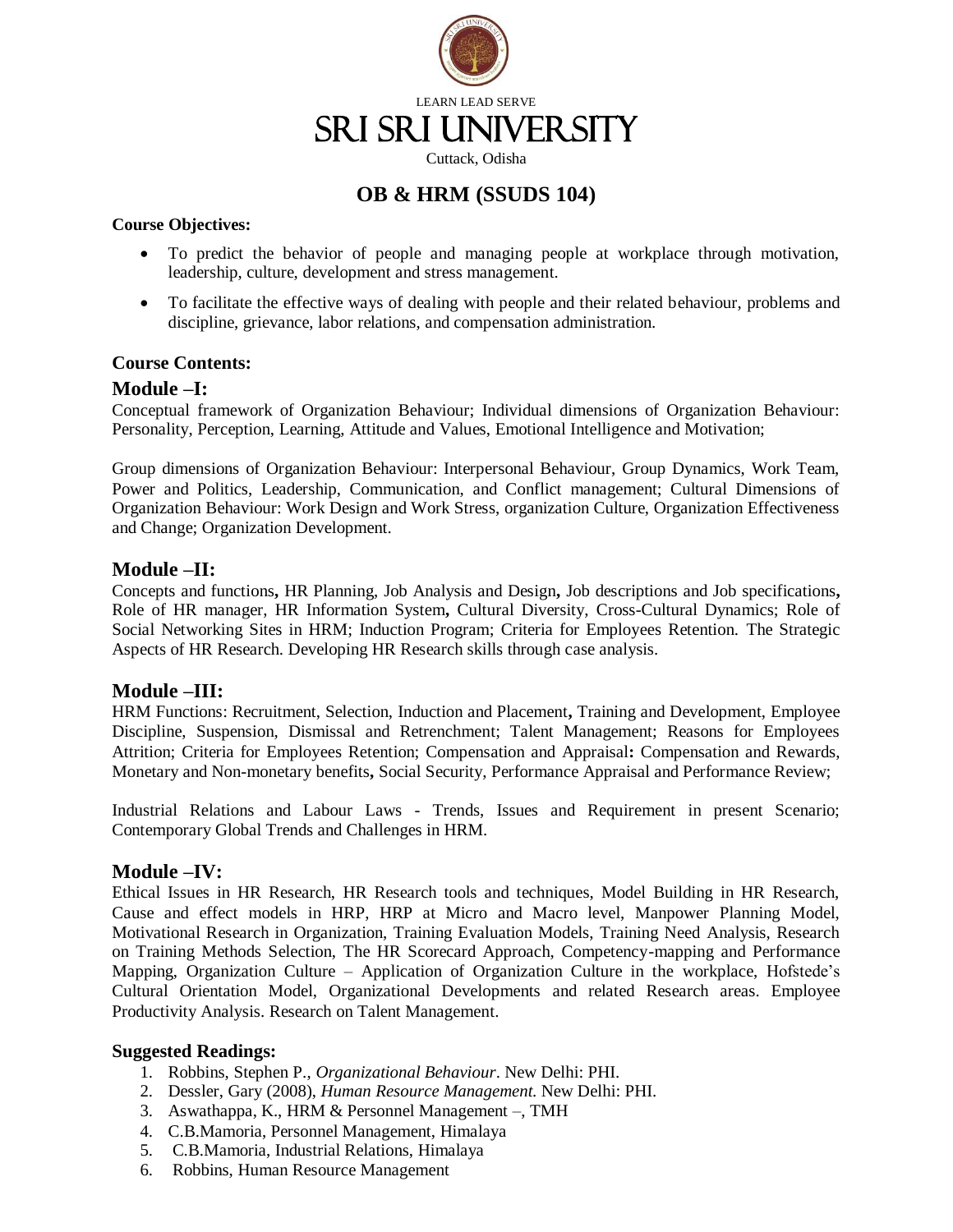

# **Information Technology in Management (SSUDS 105)**

#### **Course Objectives:**

- To understand basic concepts of Information Technology and its application.
- To understand the information system and decision making process.

# **Course Contents:**

#### **Module-I:**

Software Engineering approach, Software Engineering processes, Software Engineering challenges, software project planning and management, Software quality.

#### **Module-II:**

Advance study on Database Management:- Concept of database, Normalizations, SQL, T/ SQL, PL/ SQL, Concurrency control, distributed database, security feature, query optimization.

#### **Module-III:**

Information System security: - Concept of information security, cryptographic techniques, Symmetric key algorithm, Asymmetric key algorithm, Public Key Infrastructure, Internet security protocol.

Management Issues in MIS: - Information Security and Control, IT Services / IT Products - Managing Global information Systems.

#### **Module-IV:**

Data Communication: - Date encoding, Data link control, ATM and Frame relay, network security, distributed application

Information system Audit: - Introduction to Information system audit, evaluating asset safeguarding and data integrity, evaluating system efficiency and effectiveness, managing information systems audit functions

- 1. Ron Weber, Information System Controls and Audit, Pearson Education Asia, LPE edition
- 2. Pankaj Jalote, An Integrated Approach to Software Engineering, 3rd edition, Narosa
- 3. Atul Kahate, Crypotography and Network Security, Tata McGraw-Hill
- 4. Rajesh Narang, Database Management Systems, PHI-publication
- **5.** William Stallings, Data and Computer Communication, sixth edition, EEE -PHI-publication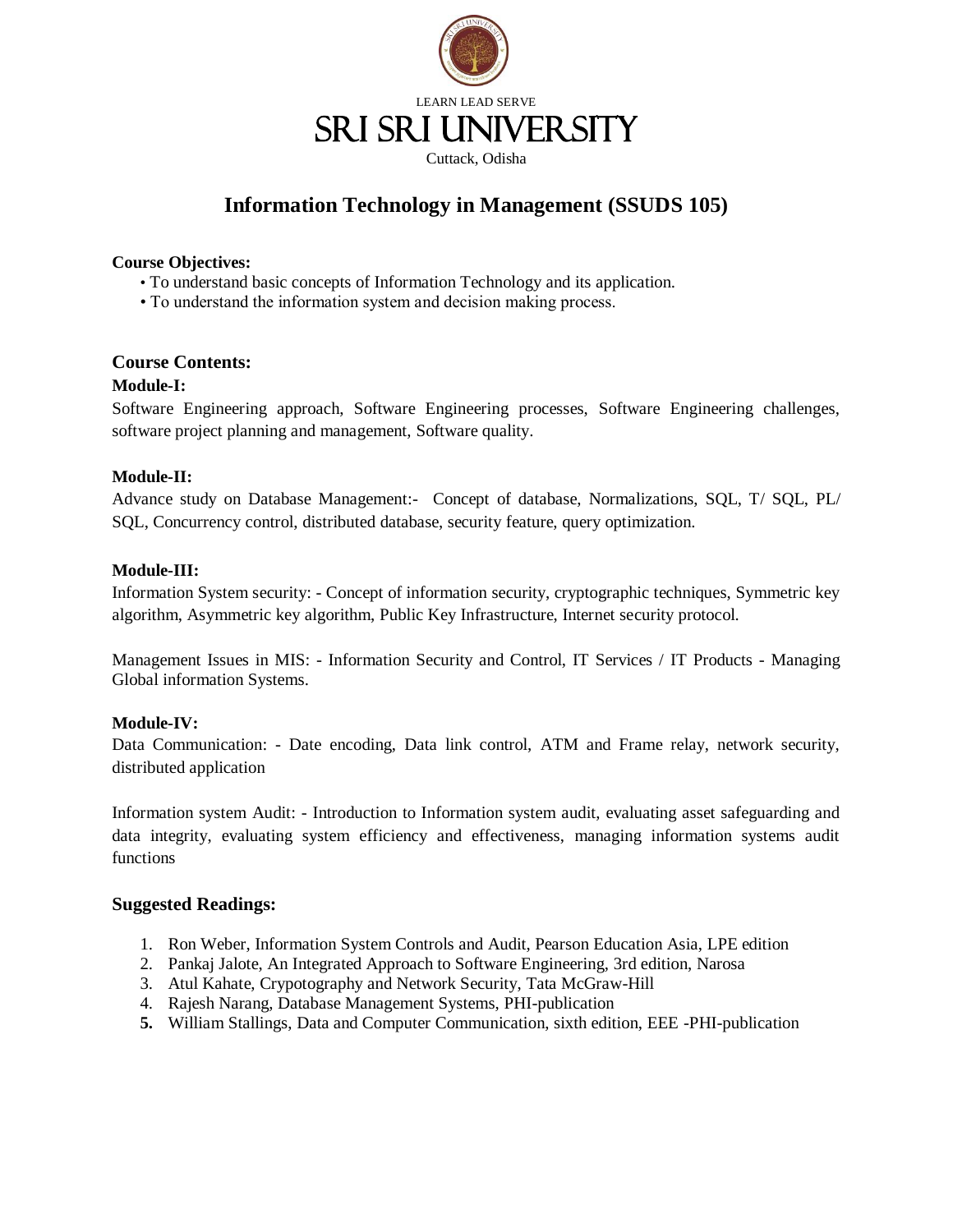

# **Course Objectives:**

- To Impart skills through Research to introduce Yoga for health and Yoga for total personality development.
- To invoke scientific attitude and team spirit to channelize the energies in to creative and constructive endeavors.

#### . **Module -I**

Foundations of Yoga: History, Evolution of Yoga History and Development of Yoga; Aim and Objectives of Yoga, True Nature and Principles of Yoga. Introduction to Vedas & Upanishads Purushartha Chatusthaya Basic Yoga Texts: Principal Upanishads, Bhagavad Gita, Sankhya, Vedanta

# **Module -II**

Yoga Philosophy: Patanjali Yoga Sutra

Yoga, it's meaning & purpose & Nature of Yoga; Concept of Chitta, Chitta-Bhumis, Chitta-Vrittis, Chitta-VrittinirodhopayaAbhyasa and Vairagya as the tools Chitta-Vikshepas (Antarayas), Chittaprasadanam, Prakriti and its evolutes.

Hatha Yoga Texts -

Introduction to Hatha Yoga and Hatha Yoga Texts.Hatha Pradeepika, GherandaSamhita, Hatha Ratnavali and Shiva Samhita. Aim & objectives, yama and niyama, Sadhaka and Badhakatattvas in Hatha Yoga; Concept of Ghata, Ghatashuddhi, Concept and importance of Shodhanakriyas in Hatha Yoga; Importance of Shodhanakriyas in health and disease; Concept of Mattha, Mitaahara, Rules & Regulations to be followed by Hatha Yoga Sadhakas.

# **Module -III**

Yoga and Health -

Definition & Importance of Health According to WHO; Dimensions of Health: Physical, Mental, Social and Spiritual; Concept of Health and Disease. Yogic Concept of Health and Disease, yogic management of Disease. Applications of Yoga: Yoga in Education, Yoga for Stress Management, Yoga for Personality Development

Practical Yoga –

Asana, Kriya, Mudra, Bandha, Dhyana, Meditation, Yoga Nidra(Techniques, Salient Features, Benefits)

#### **Module -IV**

Methods of Teaching Yoga -

Teaching and Learning: Concepts and Relationship between the two; Principles of Teaching: Levels and Phases of Teaching, Yogic levels of learning, Vidyarthi, Shishya, Mumukshu; Meaning and scope of Teaching methods, and factors influencing them; Sources of Teaching methods; Role of Yoga Teachers and Teacher training Techniques of Individualized; Teaching Techniques of group teaching; Techniques of mass instructions; Organization of teaching: Time Management, Discipline.

- 1. Asana, Pranayama & Mudrabandh by Swami Satyananda Saraswati
- 2. HataYoga Pradipika by Swami Muktibodhananda
- 3. Bhagwat Geeta –by Swami Shivananda
- 4. Gherandaa Sanhita
- 5. Yoganidra, Dharana Darshan & Meditation
- 6. Yogic Management of Common Diseases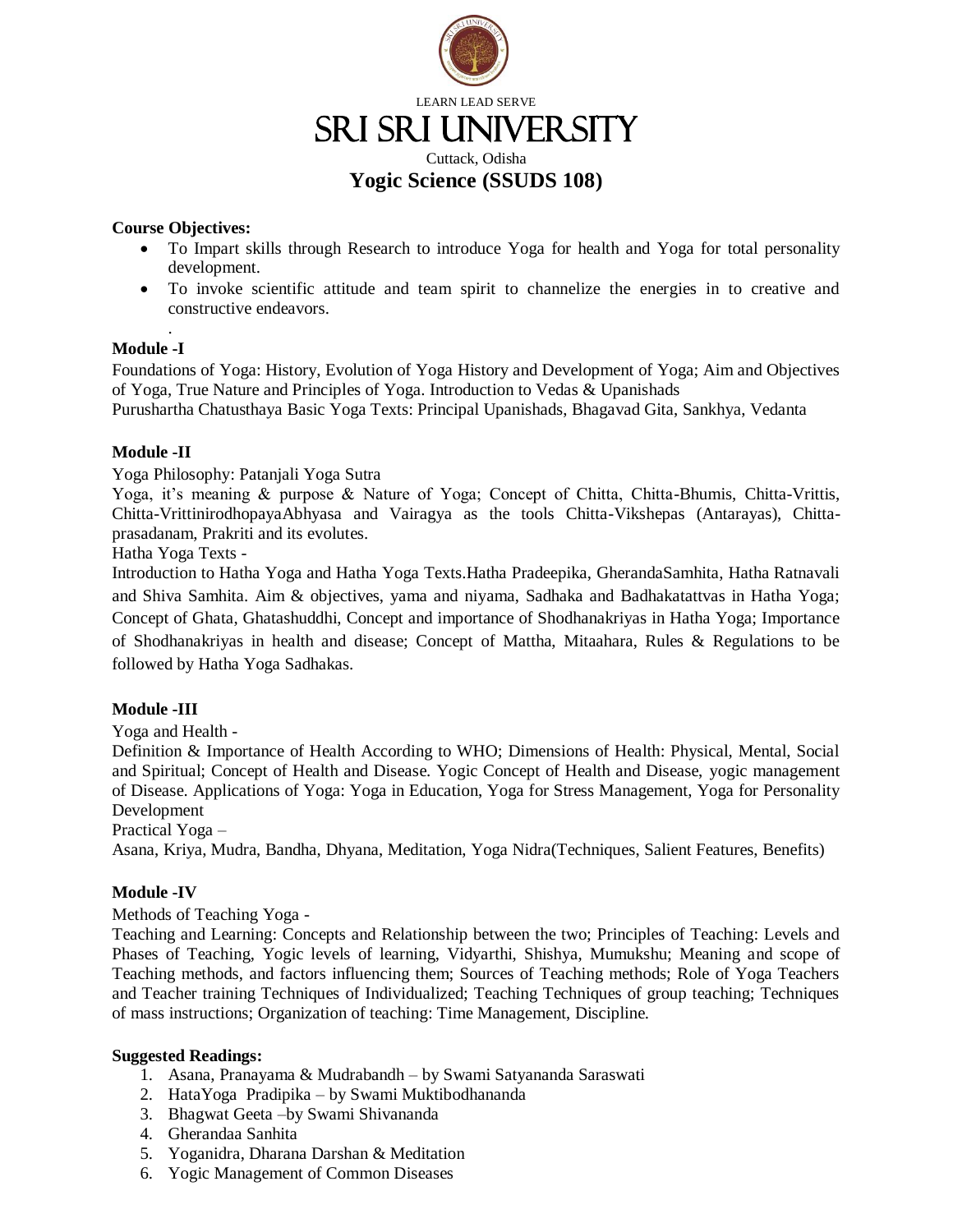

# **Marketing (SSUDS 110)**

#### **Course Objective:**

- The objective of this course is to prepare scholars to read and understand the literatures and the stimulate new research interests in the field of marketing.
- To help the scholars to find out the concepts and scope of Market Research activities.

#### **Module-I:**

Marketing – Basics, Present day importance of marketing in national and global context; Marketing Mix Decisions, Marketing Environment, Segmentation, Targeting & Positioning Concepts, Consumer Behaviour – Decision Making Perspectives, Improving the judgement process, Models of consumer behaviour; Branding Decisions.

#### **Module-II:**

Research Methods in Marketing – Quantitative and Qualitative Research in Marketing, Attitude Measurement and Scaling Techniques, Product Research, Test Marketing, Advertising Research, Media Research, Motivation Research.

Strategic Marketing – Customer, Competitor and Environmental Analysis-5C'S Analysis, SWOT Analysis, PESTLE Analysis, BCG Framework model, Porter's Model, GE Model, McKinsey Model, Market Leader, Challenger, Follower and Nicher Strategies; Market Entry/Exit Decision; Sustaining Competitive Advantage and Core Competence.

#### **Module-III:**

Service Marketing –Issues & Challenges, Classifications, Services Triangle, Demand & Capacity Management, Service Encounter, Service Blueprint, Service Quality Management.

#### **Module-IV:**

Digital Marketing – Overview, Modern issues & Techniques, SEM, Social Media Marketing, Content Marketing, Google Analytics & Web Analytics.

\*Contemporary Issues in Marketing: Green Marketing, Social Marketing, Global Marketing, B 2 B Marketing, Retail Management, Customer Relationship Management – Customer Life Time Value, Rural Marketing, Online Marketing.

#### *\* (Select any topic relevant to the Area of Research)*

- 1. Kotler, P., Marketing Management; Analysis, Planning, Implementation and Control, New Delhi,
- 1. MacMillan
- 2. Schiffman, L.G. and Kanuk, L.L., Consumer Behaviour, New Delhi, PHI.
- 3. Belch, G.E. & Belch, M.A., Introduction to Advertising and Promotion, Chicago, Irwin.
- 4. Keegan, W., Global Marketing Management, Englewood Cliffs, New Jersey, PHI.
- 5. Levy, M & Barton, A.W., Retailing Management, Irwin, London.